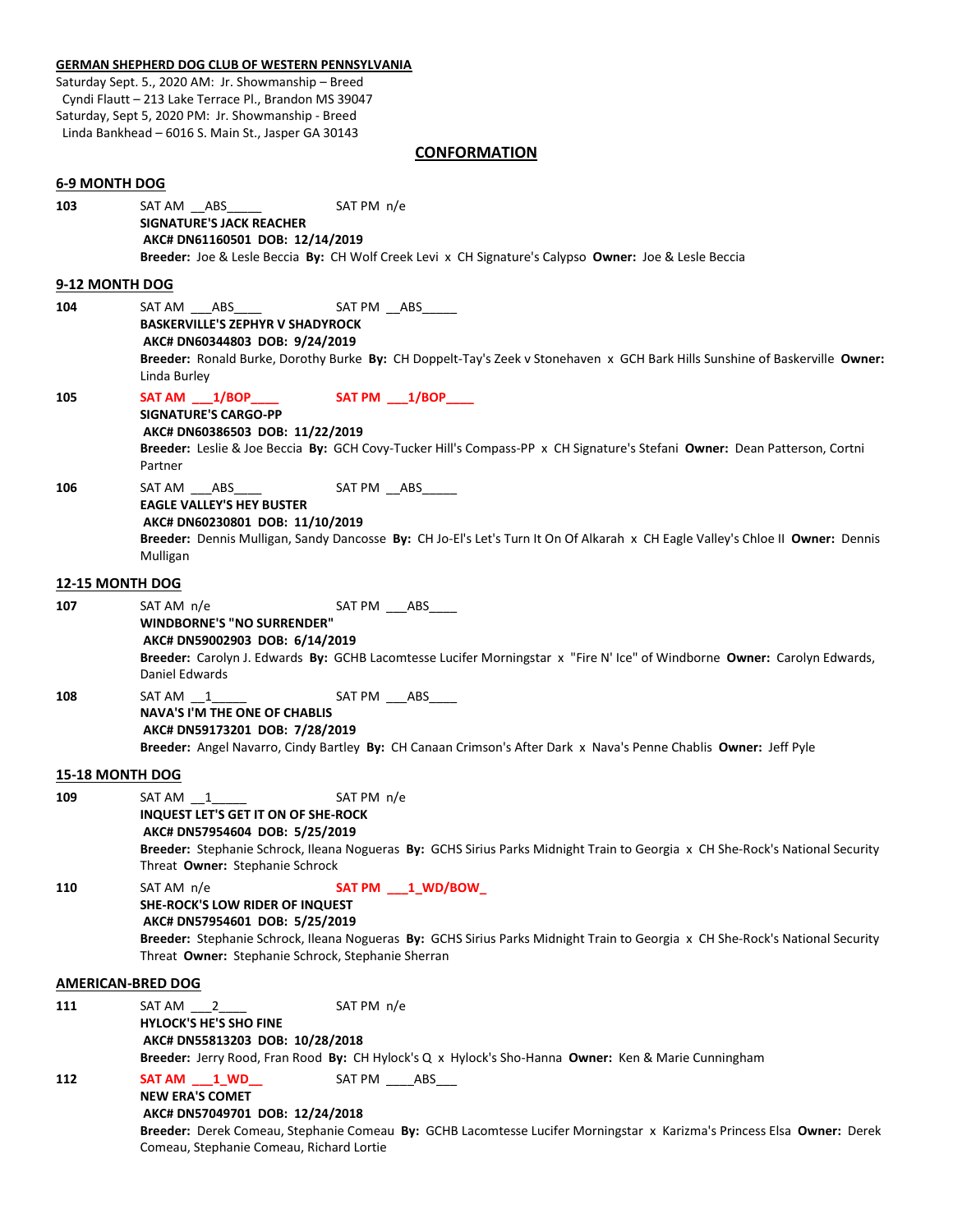#### **OPEN DOG**

| 113 | SAT AM 2                                                                                           | SAT PM  2    |  |
|-----|----------------------------------------------------------------------------------------------------|--------------|--|
|     | LUZAK'S SHOW UP AND DANCE                                                                          |              |  |
|     | AKC# DN53884109 DOB: 6/1/2018                                                                      |              |  |
|     | Breeder: Elizabeth Wilkerson By: GCH Hylock's SHO x GCH Luzak's Dance With Me Owner: Michele Smith |              |  |
| 114 | SAT AM 1 RWD                                                                                       | SAT PM 1 RWD |  |

**JIMENI'S GUNPOWDER FALLS OF CLAYFIELD-MALIBAR AKC# DN57326602 DOB: 1/31/2019**

**Breeder:** Sharon Avery, Becky McElroy, James Hall, Michael Avery **By:** CH Kis Malchik van Contra Haus x CH Clayfield the First Noel of Norberge **Owner:** Robert Drescher, James Hall, Nan Kwiatek

**115** SAT AM n/e SAT PM  $\frac{3}{2}$ **MAJA'S KALEEF WE OWN THE NIGHT**

### **AKC# DN42919401 DOB: 4/9/2015**

**Breeder:** M Llewellyn, J Hamilton, S Moses, S Genereux **By:** GCH Karizma's Morocco Kaleef Von Loar x GCH Stonewall's Maja's Black Diamond **Owner:** Madeline Llewellyn, Jeanne Hamilton

|                      | SAT AM | <b>SAT PM</b> |
|----------------------|--------|---------------|
| WINNERS DOG          | 112    | 110           |
| RESERVE WINNERS DOG  | 114    | 114           |
| NUMBER OF DOGS SHOWN |        |               |
| <b>POINTS</b>        |        |               |

## **6-9 MONTH BITCH**

| 116 | SAT PM 3<br>SAT AM 3<br>MICKENA'S GHOST OF CHRISTMAS YET TO COME<br>AKC# DN60643401 DOB: 12/28/2019<br>Breeder: Kenneth Beatty, Michele Beatty By: GCHB Millertime's American Gray Ghost of Falkrigia x CH Kysarah's Secret Love CGC<br><b>Owner:</b> Michele Beatty, Ken Beatty, Susan Tomlinson |
|-----|---------------------------------------------------------------------------------------------------------------------------------------------------------------------------------------------------------------------------------------------------------------------------------------------------|
| 117 | SAT AM 2 SAT PM 4<br><b>KALEEF'S MERCEDES</b><br>AKC# DN61317104 DOB: 1/24/2020<br>Breeder: S Moses, L Figler, M Llewelyn, J Hamilton By: Kaleef's Mayhem x Kaleef's Mer Soleil Owner: Cynthian Wilhelmy                                                                                          |
| 118 | SAT PM n/e<br>SAT AM 1/BP<br><b>SIGNATURE'S BELL BOTTOM BLUES</b><br>AKC# DN61160502 DOB: 12/14/2019<br>Breeder: Joe & Leslie Beccia By: CH Wolf Creek Levi x CH Signature's Calypso Owner: Joe & Leslie Beccia                                                                                   |
| 119 | SAT AM 4<br>SAT PM 2<br><b>BREAL-JOGRA'S PIECE OF MY HEART V LUZAK</b><br>AKC# DN60882108 DOB: 2/9/2020<br>Breeder: Joan Segro, Jose Perez-Gurri, Manuel Campo By: GCH TRJ's Johnny Walker Red V Luzak x CH Jonah's Rosalita of Breal-<br>Jogra Owner: Elizabeth Wilkerson                        |
| 120 | <b>SHE-ROCK'S YOUR SO BOUJEE V CARLYN</b><br>AKC# DN61429003 DOB: 2/9/2020<br>Breeder: Stephanie Schrock, Autumn Dugan By: GCHS Sirius Park's Midnight Train to Georgia x CH She-Rock's National Security<br>Threat Owner: Stephanie Schrock, Autumn Dugan                                        |
| 121 | SAT AM SAT PM 1/BP<br><b>RANITA'S WOLF CREEK JOCHEBED</b><br>AKC# DN60757503 DOB: 1/6/2020<br>Breeder: Anita Clouse By: CH Wolf Creek Levi x Ranita's TNT Owner: Patricia Ray                                                                                                                     |
|     | 9-12 MONTH BITCH                                                                                                                                                                                                                                                                                  |
| 122 | $SAT AM _2$<br>SAT PM 2<br><b>BASKERVILLE'S ZIVA V SHADYROCK</b>                                                                                                                                                                                                                                  |

**AKC# DN690344804 DOB: 9/24/2019**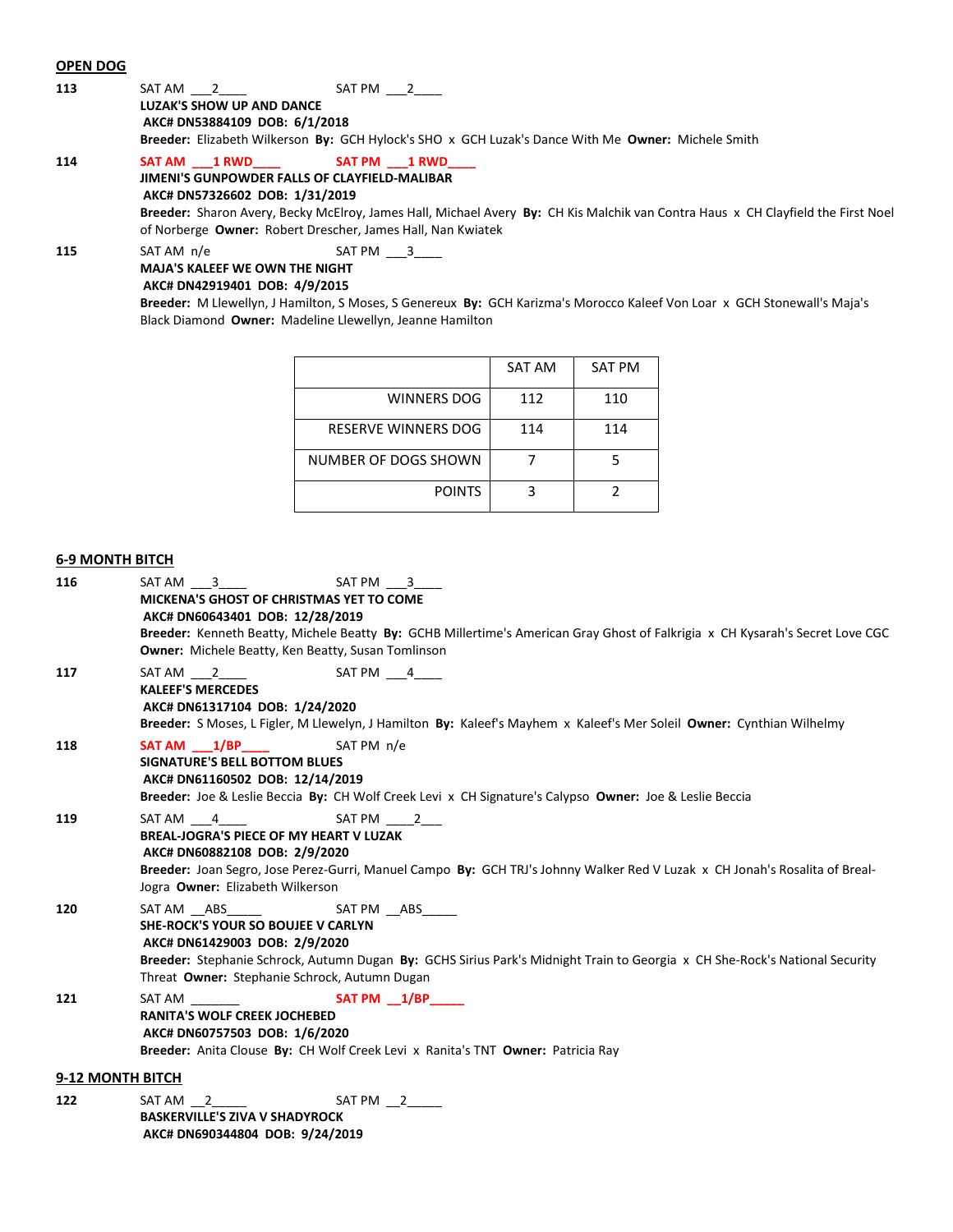**Breeder:** Ronald Burke, Dorothy Burke **By:** CH Doppelt-Tay Zeek V Stonehaven x GCH Bark Hill's Sunshine of Baskerville **Owner:** Linda Burley

| 123                      | SAT AM 1<br>$SAT PM$ $1$                                                                                                            |
|--------------------------|-------------------------------------------------------------------------------------------------------------------------------------|
|                          | <b>SIGNATURE'S TRUE NORTH</b>                                                                                                       |
|                          | AKC# DN60386505 DOB: 11/22/2019                                                                                                     |
|                          | Breeder: Leslie & Joe Beccia By: GCH Covy-Tucker Hill's Compass-PP x CH Signature's Stefani Owner: Dean Patterson, Cortni           |
|                          | Partner                                                                                                                             |
| <b>12-15 MONTH BITCH</b> |                                                                                                                                     |
| 124                      | $SAT PM$ $2$<br>SAT AM 4                                                                                                            |
|                          | <b>ABIJAH'S MIRACLE MILE VALOR</b>                                                                                                  |
|                          | AKC# DN59029108 DOB: 8/21/2019                                                                                                      |
|                          | Breeder: Jill Lukasik, Hal Gil By: GCH Cherpa's Exxon of Lealynn x CH Marquis' Elin Owner: Ken Beatty, Michele Beatty, Jill Lukasik |
| 125                      | SAT PM n/e<br>SAT AM 1                                                                                                              |
|                          | <b>ARAMIST'S TRUTH HURTS V MARATHON</b>                                                                                             |
|                          | AKC# DN58604602 DOB: 6/21/2019                                                                                                      |
|                          | Breeder: Natasha Kelley Sullivan, Donna Calabrese, Olivia Calabrese, Amanda Yowell By: CH Maja Kaleef's Bold Ruler of Marathon      |
|                          | HSAs HIAs x CH Atessa's You're So Vain of Aramist HSAsc HIAsc HXAs Owner: Natasha Kelley Sullivan, Donna                            |
| 126                      | SAT AM 3<br>SAT PM 1                                                                                                                |
|                          | KENNELWOOD'S DIAMONDS ARE A GIRLS BEST FRIEND OF ALMAR                                                                              |
|                          | AKC# DN61000402 DOB: 7/18/2019                                                                                                      |
|                          | Breeder: Alan Wood, Lesley Wood, Alvin Martin By: CH Kennelwood's Guitar Man x CH Almar's Tamera May of Kennelwood                  |
|                          | Owner: Jeffrey Glenn, Jessie Glenn, Noel Perry Glenn                                                                                |
| 127                      | SAT PM ___ ABS____<br>SAT AM __ABS__<br>WINDBORNE'S "TUNNEL OF LUV"                                                                 |
|                          | AKC# DN59002901 DOB: 6/14/2019                                                                                                      |
|                          | Breeder: Carolyn J. Edwards By: GCHB Lacomtesse Lucifer Morningstar x "Fire N' Ice" of Windborne Owner: Carolyn Edwards,            |
|                          | Daniel Edwards                                                                                                                      |
| 128                      | $SAT PM$ $3$<br>SAT AM 2                                                                                                            |
|                          | AMBER'S LAST WORD OF TONOR-NEW ERA                                                                                                  |
|                          | AKC# DN59002802 DOB: 8/9/2019                                                                                                       |
|                          | Breeder: Barbara Amidon, Todd Vigor, Joan Vigor By: GCHB Lacomtesse Lucifer Morningstar x Amber's My Funny Valentine                |
|                          | Owner: Todd Vigor, Derek Comeau                                                                                                     |
| <b>15-18 MONTH BITCH</b> |                                                                                                                                     |
| 129                      | SAT PM ____ ABS<br>SAT AM 1                                                                                                         |
|                          | WOLF CREEK DIAMOND IN THE SKY OF WONDERLAND                                                                                         |
|                          | AKC# DN58720601 DOB: 5/29/2019                                                                                                      |
|                          | Breeder: Pat Walker, Deb Norman By: GCH Lacomtesse Bellamy x CH Wolf Creek Serena v Wonderland Owner: Ed Farrell                    |
| 130                      | SAT AM n/e<br>SAT PM 1 WB                                                                                                           |
|                          | <b>SIGNATURE'S HARPER ROSE</b>                                                                                                      |
|                          | AKC# DN58027406 DOB: 4/1/2019                                                                                                       |
|                          | Breeder: Joe & Lesllie Beccia By: CH Peter's Elite No Reservations V Signature x CH Signature's Rosalita Owner: Joe & Leslie        |
|                          | Beccia                                                                                                                              |
| 131                      | SAT PM n/e<br>$SAT AM$ $2$                                                                                                          |
|                          | <b>MARCATO'S BIRDLAND</b>                                                                                                           |
|                          | AKC# DN57500302 DOB: 3/7/2019                                                                                                       |
|                          | Breeder: Jackie Short-Nguyen By: CH Majestic Imp-Cen's Dream Date RN x CH Marcato's Turn the Page HT PT Owner: Jackie               |
|                          | Short-Nguyen                                                                                                                        |
| <b>NOVICE BITCH</b>      |                                                                                                                                     |
| 132                      | SAT PM ___1____                                                                                                                     |
|                          | <b>COVY TUCKER HILL'S RED HOT PEPPER</b>                                                                                            |
|                          | AKC# DN56958201 DOB: 2/9/2019                                                                                                       |
|                          | Breeder: Steve & Heather Lovoi, Gloria F Birch By: CH Caretti's Skywatch Rains Terror HT x Covy Tucker Hill's Hi Ho the Dario       |
|                          | <b>Owner:</b> William Woolever, Gloria F Birch                                                                                      |
| 133                      | SAT AM 1<br>SAT PM __ABS_____                                                                                                       |
|                          | <b>WINDBORNE'S "PINK CADILLAC"</b>                                                                                                  |
|                          | AKC# DN59002902 DOB: 6/14/2019                                                                                                      |
|                          | Breeder: Carolyn J Edwards By: GCHB Lacomtesse Lucifer Morningstar x "Fire N' Ice" of Windborne Owner: Karen & Jim Lollar,          |
|                          | Kara & Jake Hunter                                                                                                                  |
|                          | <b>AMERICAN-BRED BITCH</b>                                                                                                          |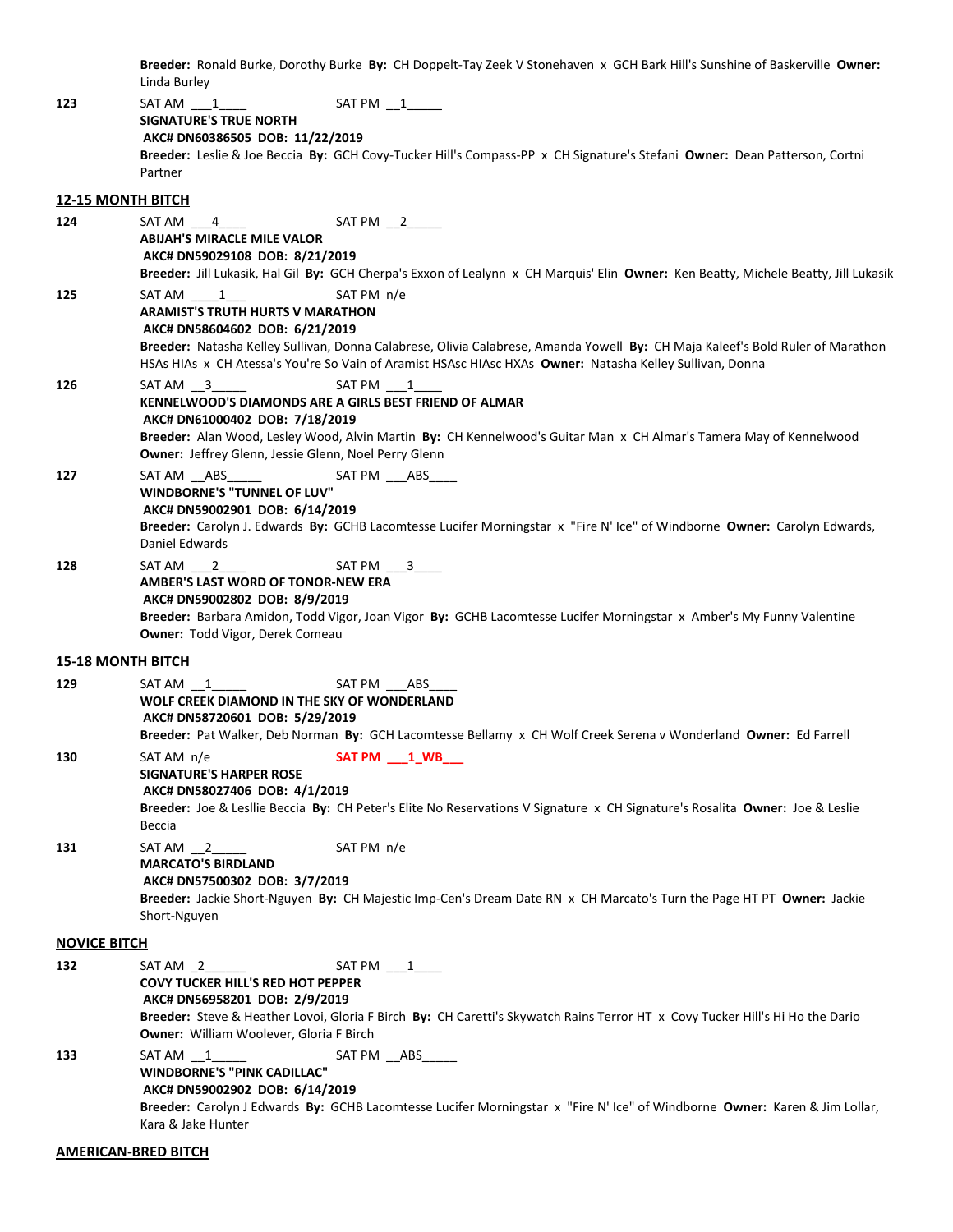| 134               | SAT PM __ ABS___<br>SAT AM 2<br><b>KIMBERLITE'S INNERVISIONS</b>                                                                                                                     |  |  |
|-------------------|--------------------------------------------------------------------------------------------------------------------------------------------------------------------------------------|--|--|
|                   | AKC# DN55884904 DOB: 11/5/2018                                                                                                                                                       |  |  |
|                   | Breeder: Kim McNamara By: GCH Lacomtesse Bellamy x CH Signature's Abby Scuito RN CGC Owner: Kim McNamara                                                                             |  |  |
| 135               | $SAT PM$ $_2$<br>SAT AM 3                                                                                                                                                            |  |  |
|                   | SCHNEIDERHOF'S JAZZ OF SHADYROCK                                                                                                                                                     |  |  |
|                   | AKC# DN57225404 DOB: 3/1/2019                                                                                                                                                        |  |  |
|                   | Breeder: Jamie Stevens, Nancy Schneider By: GCH Schneiderhof's Knight in Shining Armor x CH Schneiderhof's Shockwave                                                                 |  |  |
|                   | <b>Owner:</b> Linda Burley                                                                                                                                                           |  |  |
| 136               | $SAT AM _ 4$<br>$SAT PM$ ___3____                                                                                                                                                    |  |  |
|                   | <b>BRANDIWYNE'S PIECE OF MY HEART</b>                                                                                                                                                |  |  |
|                   | AKC# DN55118801 DOB: 7/24/2018                                                                                                                                                       |  |  |
|                   | Breeder: Mary & Frank Tropeck By: GCH Karizma's Montego Bay Von Loar x CH Brandiwyne's One for the Roses TT Owner: Mary<br>Tropeck, Michele Puskarich: (See Junior Showmanship #152) |  |  |
| 137               | SAT PM n/e<br>SAT AM ABS                                                                                                                                                             |  |  |
|                   | <b>FRANKENHAUS VENICE</b>                                                                                                                                                            |  |  |
|                   | AKC# DN51831907 DOB: 5/18/2019                                                                                                                                                       |  |  |
|                   | Breeder: John Ayotte, Teri Ayotte By: GCH Beauchien's We Believe In Miracles x CH Schneiderhof's Lynessa V Franken Owner:<br>John Ayotte, Teri Ayotte                                |  |  |
| 138               | SAT AM n/e<br>SAT PM 1 RWB                                                                                                                                                           |  |  |
|                   | <b>ARAMIST'S FOUR LETTER WORD OF MARATHON HT</b>                                                                                                                                     |  |  |
|                   | AKC# DN50463001 DOB: 6/7/2017                                                                                                                                                        |  |  |
|                   | Breeder: Natasha Kelley Sullivan, Donna Calabrese, Olivia Calabrese, Amanda Yowell By: GCH MarHaven's California Dreamin PT x                                                        |  |  |
|                   | Karizma Kaleef's Patsy of Aramist Owner: Natasha Kelley Sullivan, Donna Calabrese                                                                                                    |  |  |
| 139               | SAT AM 1 WB/BOW<br>SAT PM n/e                                                                                                                                                        |  |  |
|                   | VON LOAR YALITZA GOMEZ OF KARIZMA                                                                                                                                                    |  |  |
|                   | AKC# DN55698002 DOB: 10/19/2018                                                                                                                                                      |  |  |
|                   | Breeder: Miguel Gomez, Carlos Arguimbau By: GCH Karizma's Montego Bay Von Loar x Karizma's Galla Von Loar Owner: Jeff Pyle                                                           |  |  |
| <b>OPEN BITCH</b> |                                                                                                                                                                                      |  |  |
| 140               | SAT AM 1 RWB<br>SAT PM 2                                                                                                                                                             |  |  |
|                   | NORBERGES THE MADNESS CONTINUES OF CLAYFIELD                                                                                                                                         |  |  |
|                   | AKC# DN54576604 DOB: 7/10/2018                                                                                                                                                       |  |  |
|                   | Breeder: Pamela O'Dell, Sharon Avery, Michael Avery By: GCH Kennelwood's Man U Man x CH Norberge's Razzle Rosarita of                                                                |  |  |
|                   | Clayfield Owner: Sue Lapinski, Claire Drosdick                                                                                                                                       |  |  |
| 141               | SAT AM 2<br>SAT PM 1                                                                                                                                                                 |  |  |
|                   | JO-ELS THAT'S AMORE OF ALKARAH                                                                                                                                                       |  |  |
|                   | AKC# DN53878305 DOB: 5/7/2018                                                                                                                                                        |  |  |
|                   | Breeder: Joan Huber By: CH Eagle Valley's Country Boy x Ambers Party Girl of Jo-El's Owner: Gigi Muracco                                                                             |  |  |
| 142               | SAT PM __ ABS _____<br>SAT AM ABS                                                                                                                                                    |  |  |
|                   | <b>KENNELWOOD'S TAHITI PEARL</b>                                                                                                                                                     |  |  |
|                   | AKC# DN54547701 DOB: 10/26/2017                                                                                                                                                      |  |  |
|                   | Breeder: Alan Wood, Lesley Wood By: GCH Cherpa's High Dollar Client x CH Kennelwood's Morning Jewel Owner: Jeffrey Glenn,                                                            |  |  |
|                   | Jessie Glenn, Noel Perry Glenn                                                                                                                                                       |  |  |

SAT AM SAT PM WINNERS BITCH | 139 | 130 RESERVE WINNERS BITCH | 140 | 138 NUMBER OF DOGS SHOWN | 21 | 16 POINTS 5 4

# **BEST OF BREED**

**143 SAT AM \_\_SEL \_\_\_\_\_ SAT PM \_\_SEL\_\_\_\_\_ (Dog**) **CH LINDENHILL-GRACELYNE GAME OF THRONES AKC# DN49636703 DOB: 3/18/2017**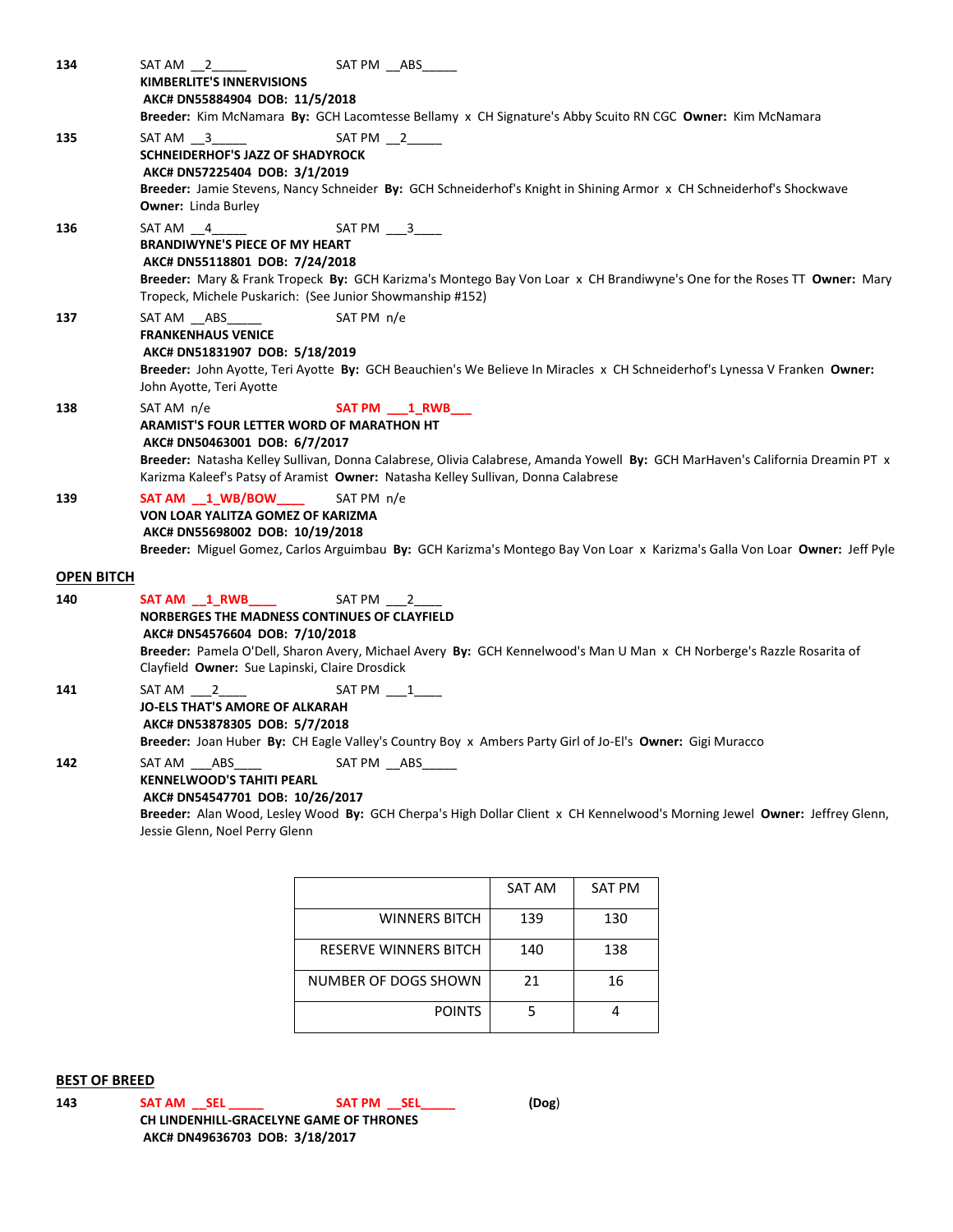**Breeder:** Michael & Sheila Metz, Rick Seki **By:** GCH Lindenhill's Martello v Gracelyne x Lindenhill's Gracelyne Tin Cup **Owner:** William Woolever, Sheila Metz, Rick Seki **144 SAT AM \_\_BOB\_\_\_\_\_** SAT PM n/e **(Dog**) **CH WOLF CREEK LEVI AKC# DN51526102 DOB: 9/27/2017 Breeder:** Pat Walker, Deb Norman **By:** GCH Lacomtesse Bellamy x CH Wolf Creek Serena V Wonderland **Owner:** Pat Walker, Deb Norman **145** SAT AM \_\_\_\_\_\_\_ SAT PM \_\_\_\_\_\_\_ **(Dog**) **CH MAR HAVEN'S BREAKING EVEN V HESSEN AKC# DN50715801 DOB: 7/31/2017 Breeder:** P Graham, D Kaser, C Martello **By:** GCH Mar Haven's Deal Me In V Solitaire x GCH Hessen's Myrna of Mariner **Owner:** Jeffrey Glenn, Jessie Glenn, Noel Perry Glenn **146** SAT AM \_\_\_\_\_\_\_ SAT PM \_\_\_\_\_\_\_ **(Dog**) **CH BARICK'S SWEET BABY RAY AKC# DN55494101 DOB: 7/18/2018 Breeder:** Jessica Ball, Barbara Stamper **By:** CH Barick's Perfect Shot TC CA x Barick's Shake It Up In DC of Gem-N-I **Owner:** J. Ball, B. Stamper, J. Fanning **147** SAT AM \_\_\_\_\_\_\_ SAT PM n/e **(Dog**) **GCHB MARCATO'S FIRE LAKE HT PT AKC# DN40222107 DOB: 6/22/2014 Breeder:** Jackie Short-Nguyen **By:** GCHG Stuttgart's Single Action Army v Hammersmith RN x GCH Mana's 5 Cents for Advice Marcato HT RN **Owner:** Jackie Short-Nguyen, Sena Andrews **148 SAT AM \_\_BOS\_\_\_\_\_** SAT PM \_\_\_\_\_\_\_ **(Bitch**) **AOIRESONA'S A LEAGUE OF HER OWN AKC# DN46090501 DOB: 5/11/2016 Breeder:** Diana Mackey **By:** GCH Sirius Park's Santana x Aoiresona's Here Comes Millie Martin **Owner:** Diana J Mackey **149** SAT AM \_\_\_ABS\_\_\_\_ **SAT PM \_\_BOB\_\_\_\_\_ (Bitch**) **CH EAGLE VALLEY'S LADY IN RED AKC# DN53117403 DOB: 2/25/2018 Breeder:** Dennis Mulligan, Sandy Dancosse **By:** GCH Alkarah's Bossa Nova x CH Eagle Valley's Chloe II **Owner:** Dennis Mulligan, Karin Wagner **150 SAT AM \_SEL\_\_\_\_\_\_** SAT PM \_\_\_\_\_\_\_ **(Bitch**) **CH CHAGRE'S CARAMELLA FOXHAVEN-MYJOY AKC# DN50654302 DOB: 8/8/2017 Breeder:** Charles R Gregory **By:** GCH Kennelwood's Man U Man x CH Jezra & Tophat's I Put A Spell On You V Chargre **Owner:** Cortni Partner, Dean Patterson **151** SAT AM \_\_\_\_\_\_\_ **SAT PM \_\_SEL\_\_\_\_\_ (Bitch**) **CH WINDFALL'S MRS PEACOCK V FOXPOND AKC# DN51952602 DOB: 2/26/2017 Breeder:** Angela Rowland, James Rowland, Jeff Pyle, Michael Little **By:** CH Kaleef's Mike Tyson x CH Windfall's & Luzak's Lilly V Foxpond **Owner:** Michael Pyle, Jeff Pyle, Chris Kimerer, Joann Richards

|                            | SAT AM | <b>SAT PM</b> |
|----------------------------|--------|---------------|
| <b>BEST OF BREED</b>       | 144    | 149           |
| <b>BEST OF WINNERS</b>     | 139    | 110           |
| <b>BEST OPPOSITE SEX</b>   | 148    | 145           |
| <b>SELECT DOG</b>          | 143    | 143           |
| <b>SELECT BITCH</b>        | 150    | 151           |
| <b>BEST PUPPY</b>          | 118    | 121           |
| <b>BEST OPPOSITE PUPPY</b> | 105    | 105           |